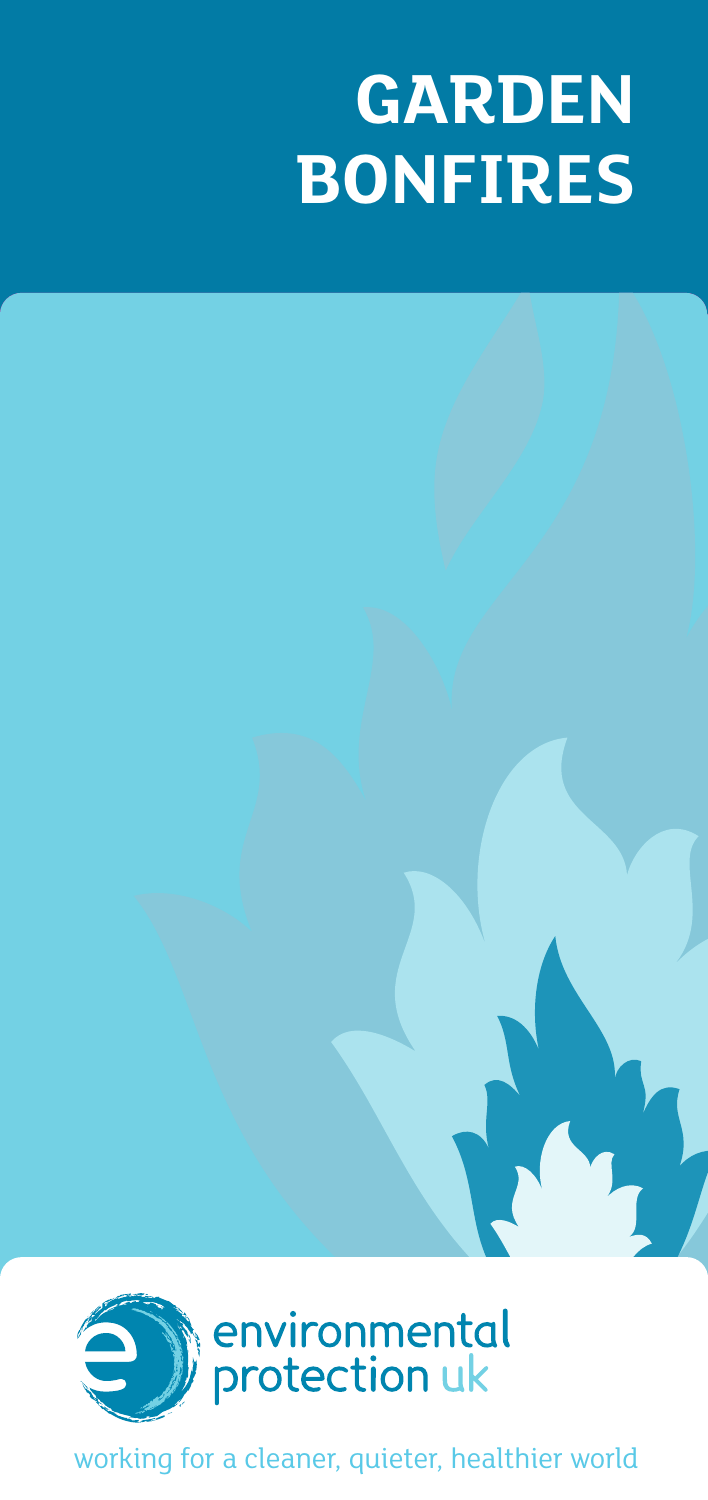The bonfire takes its name from the medieval bon-fire of animal bones. While modern day bonfire ingredients are on the whole less gruesome, burning waste materials can cause pollution and local nuisance. Fires have been used throughout the centuries – to mark occasions, as signals and to dispose of waste. However, we now have alternatives for disposing of most materials – and burning some things is illegal.

## **What's Wrong with Bonfires?**

#### ● **Air Pollution**

Burning garden waste produces smoke – especially if that waste is green or damp. This will emit harmful pollutants including particles and dioxins. Burning plastic, rubber or painted materials creates noxious fumes that give off a range of poisonous compounds.

#### ● **Health Effects**

Air pollution can have damaging health effects, and people with existing health problems are especially vulnerable, e.g. asthmatics, bronchitis sufferers, people with heart conditions, children and the elderly.

#### ● **Annoyance**

Smoke, smuts and smell from bonfires have long been a source of a significant number of complaints to local authorities every year. Smoke prevents neighbours from enjoying their gardens, opening windows or hanging washing out, and reduces visibility in the neighbourhood and on roads. Allotments near homes can cause problems if plot holders persistently burn green waste, and leave fires smouldering.

#### ● **Safety**

Fire can spread to fences or buildings and scorch trees and plants. Exploding bottles and cans are a hazard when rubbish is burned. Piles of garden waste are often used as a refuge by animals, so look out for hibernating wildlife and sleeping pets.

## **What's the Alternative?**

#### ● **Composting**

Rather than burning garden waste or putting food waste in the dustbin where it will end up buried or incinerated, a compost bin will produce useful soil conditioner, saving money on commercial products. Some local authorities collect this waste. Woody waste can be shredded to make it suitable for composting or mulching. You can buy or hire shredders, and some allotment societies have their own. If using a shredder be considerate – they are very noisy so don't swap one nuisance for another!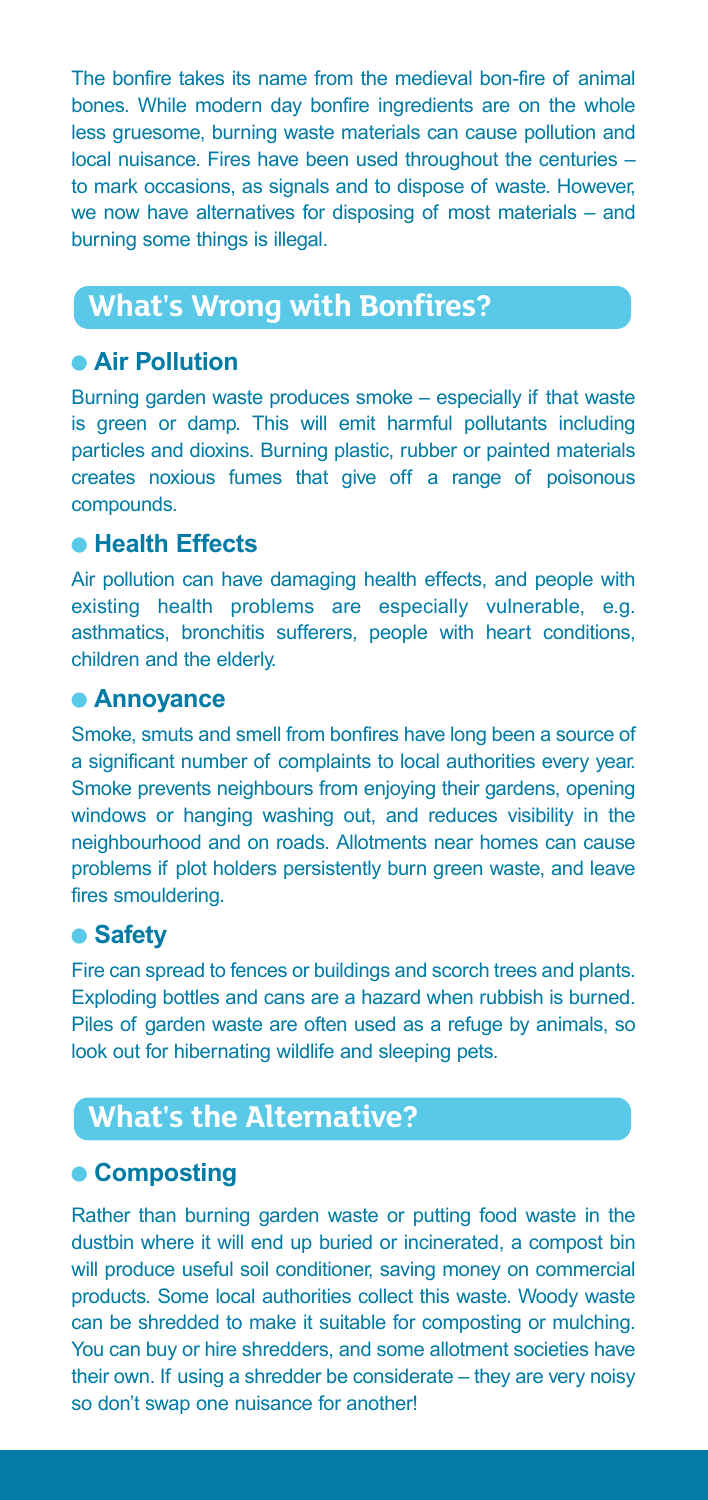Advice on composting is available from your local authority and from gardening organisations. The following provide information leaflets on composting, for which there may be a small charge:

Centre for Alternative Technology **Machynlleth** Powys SY20 9AZ Tel: 01654 705989 www.cat.org.uk

Information Department Garden Organic Ryton Gardens **Coventry** Warwickshire CV8 3LG Email: enquiry@gardenorganic.org.uk Tel: 024 7630 3517 www.gardenorganic.org.uk

#### ● **Recycling**

Household waste should certainly not be burnt. Many items can be reused or recycled and your local council will have recycling facilities. Some local authorities provide bins for you to separate your waste and collect garden waste, others may charge for a service or you can take it to the local amenity site. Burning old furniture can cause particular hazards, as some materials can release toxic fumes when burnt. If furniture is in reasonable condition there are many charitable or council services that collect and re-use unwanted items; many local authorities also offer a bulky waste collection service for old furniture. Your unwanted goods may also be of value to other people and can be donated to charity shops, or even make you money through sale in classified adverts, car boot sales or services such as eBay or your local freecycle network.

## **Bonfires and the Law**

#### ● **When and where can I have a bonfire?**

It is a common misconception that there are specific byelaws prohibiting garden bonfires or specifying times they can be lit – there aren't. However, this is not a licence for indiscriminate burning! Occasionally a bonfire is the best practicable way to dispose of woody or diseased waste that cannot be composted. And bonfires are used to mark traditional celebrations – especially 5th November.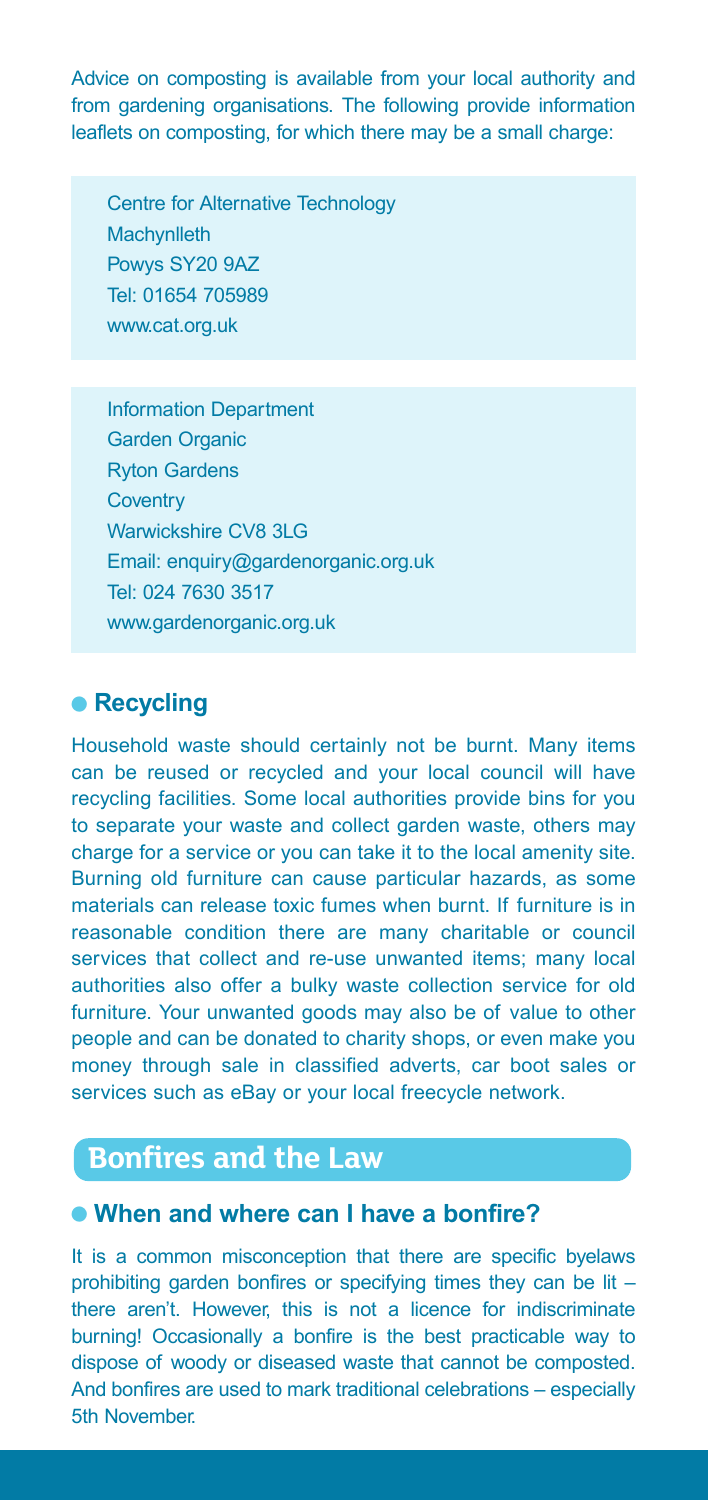Under the Environmental Protection Act 1990 (as amended) it is an offence for people to dispose of their domestic waste in a way likely to cause pollution of the environment or harm to human health. In practice you should not burn waste that is likely to create excessive smoke or noxious fumes. If only dry garden waste is burnt, your bonfire should not cause a problem.

Most bonfire problems are addressed under nuisance legislation. Under the Environmental Protection Act 1990, a statutory nuisance includes "smoke, fumes or gases emitted from premises so as to be prejudicial to health or a nuisance." In practice a fire would have to be a recurrent persistent problem, interfering substantially with neighbours' well-being, comfort or enjoyment of their property.

If a bonfire of industrial or commercial waste is emitting black smoke it is dealt with under the Clean Air Act 1993 – this includes the burning of such material in your garden! Under section 34 of the Environmental Protection Act 1990 it is illegal to dispose of waste that is not from your property – for example from your workplace or from a neighbour. For example, small tradesmen must not burn waste from site at home.

(In N Ireland the *Public Health Act 1878* as amended defines nuisance, and provides powers for district councils to serve abatement notices; the Clean Neighbourhoods and Environment Act (NI) 2011 makes provision for a statutory nuisance regime similar to that in the rest of the UK; regulations bringing this part of the Act into force have not yet been made.)

#### ● **How do I complain about a bonfire?**

If bothered by smoke, approach your neighbour and explain the problem. You might feel awkward but they may not be aware of the distress they are causing and it will hopefully make them more considerate in the future. If this fails, environmental health at your local council should be notified. They must investigate your complaint and must issue a notice under the Environmental Protection Act 1990 if they consider a nuisance is being caused. The Act also allows you to take private action in the magistrates court. However, if a fire is a one-off it may be difficult to prove a nuisance. Similarly, if you are troubled from bonfires from different neighbours, each only burning occasionally, a nuisance action would be difficult as there are several offenders. In this situation encourage them to consider the alternatives – give them a copy of this leaflet! Finally, under section 161A of the Highways Act 1980, anyone lighting a fire and allowing smoke to drift across a road faces a fine if it endangers traffic or causes injury. Contact the police if this is the case.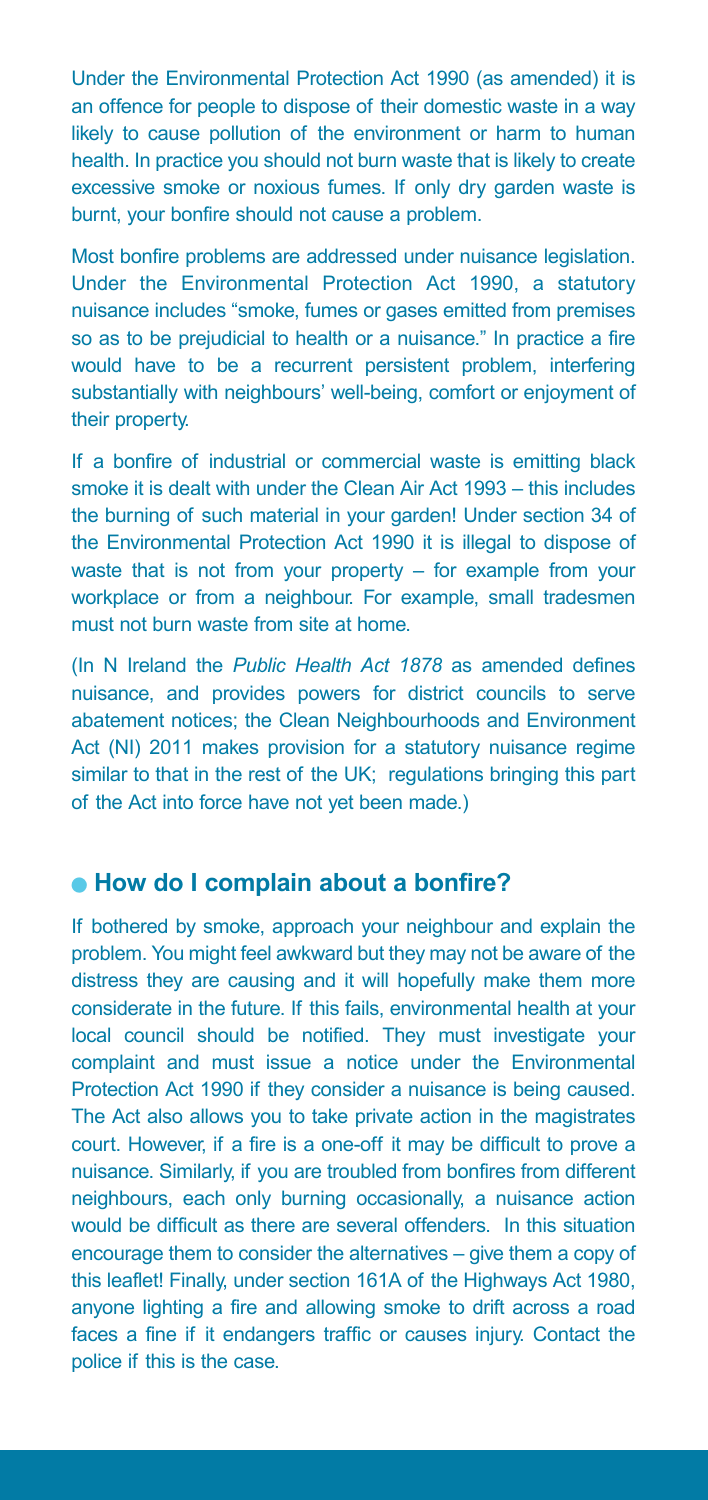### **Barbecues**

Barbecues can also cause smoke and odour problems – especially if you use lighter fuel. Again, be considerate. Warn your neighbours, and don't light up if they have washing out. If it is windy make sure smoke won't blow directly into neighbouring properties – and keep the noise down.

## **But I Like Bonfires…..**

A bonfire can be a useful way for disposing of garden waste that cannot be composted – or perhaps you want a bonfire just for fun. Bonfires have traditionally been used to mark events – currently the main bonfire tradition is Bonfire Night, and in N Ireland 11th July. If you do have a bonfire to dispose of garden waste, or on Bonfire Night, warn your neighbours – they are much less likely to complain. And follow our good bonfire guidelines.

## **Bonfire Guidelines:**

- Only burn dry material
- Never burn household rubbish, rubber tyres or anything containing plastic, foam or paint
- Avoid lighting a fire in unsuitable weather conditions smoke hangs in the air on damp, still days. If it is too windy, smoke blows into neighbours' gardens and windows and across roads
- Avoid burning when air pollution levels in your area are high or very high. You can check air quality on 0800 556677 or at http://uk-air.defra.gov.uk.
- Keep your fire away from trees, fences and buildings
- $\bullet$  Never use oil, petrol or methylated spirits to light a fire  $$ you could damage yourself as well as the environment
- $\bullet$  Never leave a fire unattended or leave it to smoulder  $-$  put it out